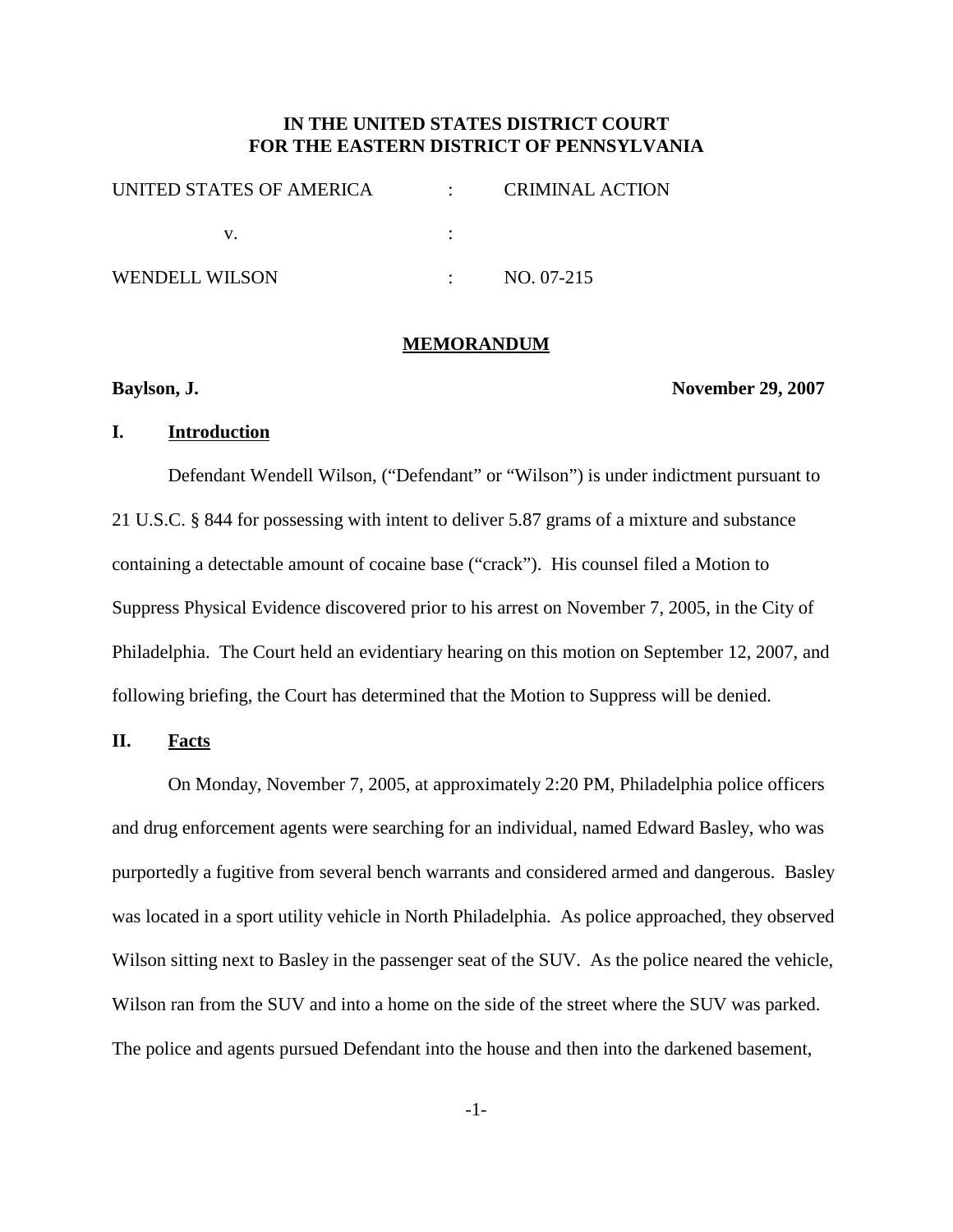where they eventually apprehended him crouching behind a speaker.

While still in the darkened basement, Officer Richard Lynch of the Philadelphia Police Department handcuffed Defendant and conducted a pat-down search which revealed no weapons. Officer Lynch and another officer then removed Defendant to the area outside the house. (R. at 58-59). At that time, Lieutenant Sean Doris, the officer in charge at the scene, ordered the officers to relocate Basley and Wilson to a secure location at the nearby Germantown Cricket Club. Before carrying out the Lieutenant's orders, Officer Lynch conducted a second pat-down of Defendant, prior to placing him in a police vehicle. During that second search, Officer Lynch discovered the narcotics at issue in this case. (Id. at 60).

Officer Lynch testified that Defendant advised him that he resided in the house from which he had been removed at some point during the incident, though he was not sure exactly when. (Id. at 66, 68). Officer Lynch described the first pat-down as follows: "I got him out from behind the speaker and I cuffed him, and at that point, I did a quick pat-down. I was looking for weapons, make sure he did not have any weapons on him. Then, I took him upstairs and took him outside." ( $\underline{Id}$ . at 58-59).

Once the Defendant was outside, Officer Lynch related the orders from the Lieutenant to take the suspects to the Germantown Cricket Club. He decided that before putting Defendant Wilson into his vehicle, he wanted to frisk him again, and when asked why, he stated:

> Because I didn't want to put him in my vehicle and – if he had any contraband or weapons on him for my safety. We do before – before our tour, we do a pre-tour check and an end-of-tour check . . . of our vehicles, a lot of times, you put people in vehicles and at the end of the tour you'll find drugs, knives and stuff like that . . . so before I put him into the vehicle, I patted him down. When I felt his left front pants pocket, I could feel – it was  $a - I$  could feel,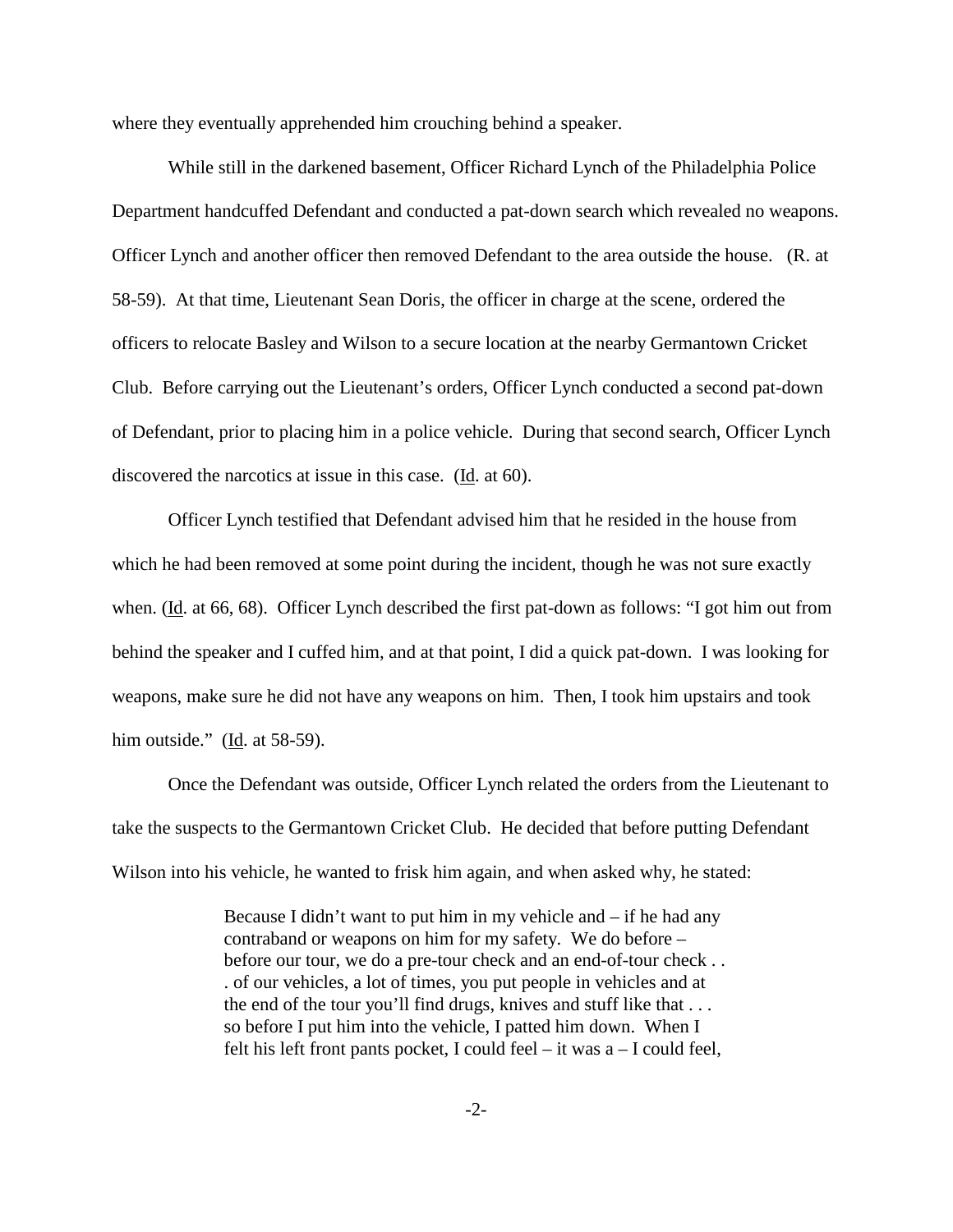like, a baggie with a hard substance inside his pocket, which leads me – which led me to believe that it was crack cocaine. (R. at 60).

### **III Discussion**

The Court credits the testimony of Officer Lynch and concludes as follows:

1. There was ample justification for the police, knowing that Basley was a wanted criminal, and seeing Defendant flee from the car in which he was Basley's passenger, to pursue Wilson into the house. See United States v. Silva 957 F.2d 157 (5th Cir. 1992) (where police decision to chase a suspect who was seen with a known criminal and who fled when they approached was upheld). The Court has considered whether Wilson is entitled to any additional protection under the Fourth Amendment because he lived in the house into which the police chased him, frisked him, and escorted him out in handcuffs. If the police had known that Defendant lived in that house at the time of the first pat-down in the basement, Defendant's argument would carry more weight. However, the Court finds that because the police did not know that Defendant lived in the house when they entered, he was not entitled to any special protection. The Court must judge the officers' conduct based upon what a reasonable officer, possessing only the information that the officers had at the scene, would have done. Terry v. Ohio, 392 U.S. 1, 21 (1968). It was reasonable for the police to follow a fleeing suspect, seen with a wanted drug dealer, into a building, and therefore their conduct was lawful. See Illinois v. Wardlow, 528 U.S. 119 (2000) (the defendant's flight upon seeing the police approach in a high crime area where drug dealers were conducting regular business established reasonable and articulable suspicion, warranting a chase and a Terry stop); see also, Silva supra at 160.

2. Because the officers' entrance into the house was justified, the pat-down of

-3-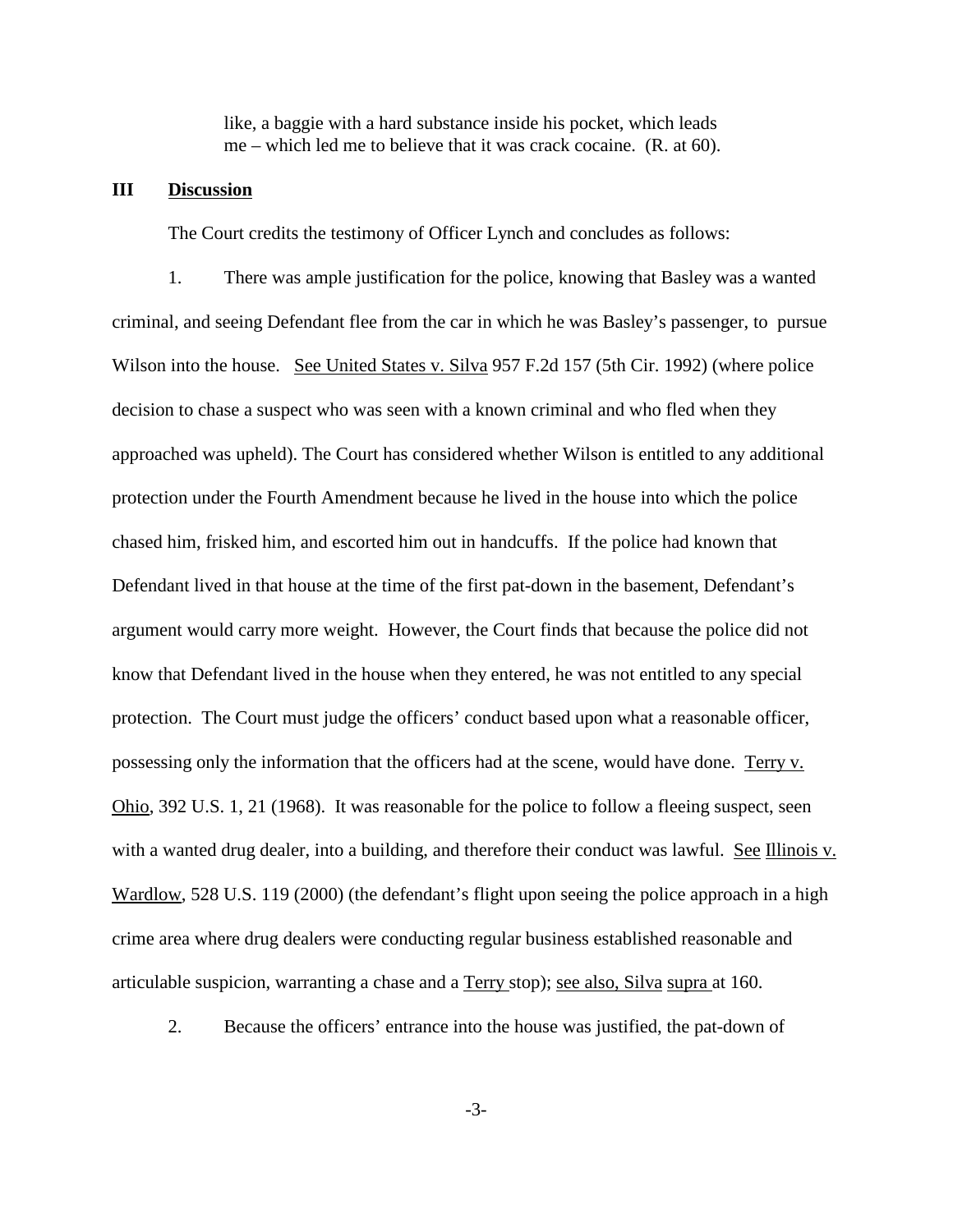Wilson in the basement of the house was valid under the principles of  $Term$ , 392 U.S. at  $1<sup>1</sup>$ </u>

3. Officer Lynch's decisions to handcuff Defendant and escort him out of the house were reasonable and legitimate investigatory steps, considering the overall circumstances, and because Officer Lynch did not know at that time that Defendant Wilson resided in that house. See supra Part III, §1.

4. The second pat-down of Wilson was also valid under Terry. Id. Defendant asserts that the police acted illegally when they removed Defendant from his own home, and conducted a second Terry search. However, the record does not show that the police had any knowledge that Wilson had run into his own home before the second pat-down took place outside the home.  $(R. at 60)<sup>2</sup>$  Defendant has not cited, nor has the Court been able to locate, any case law stating that, where a first Terry search is warranted, a second Terry search cannot be conducted for additional police protection. Thus, the police were justified in their second frisk of Defendant, which revealed the narcotics in question.

5. Officer Lynch's seizure of the crack cocaine in Wilson's pocket during the second frisk he conducted on Wilson was valid under the principles articulated in United States

 $1$  In Terry v. Ohio, The Court held that a police officer may conduct a warrantless stop if specific and articulable facts, together with all rational inferences, suggest that the suspect may be involved in criminal activity. A pat-down search for weapons is permitted when the officer is "able to point to specific and articulable facts which, taken together with rational inferences from those facts, reasonably warrant the intrusion." 932 U.S. at 21.

<sup>2</sup> During cross examination Defense Attorney Pagano and Officer Lynch had the following exchange: Pagano: "And you brought him outside?" Lynch: "That is correct." Pagano: "And while you were doing that, my client told you that he lived in the property, correct?" Lynch: "He may have." The Court finds that this exchange is insufficient to establish that the police knew that Defendant Wilson lived in the house before Officer Lynch conducted the second frisk on Defendant.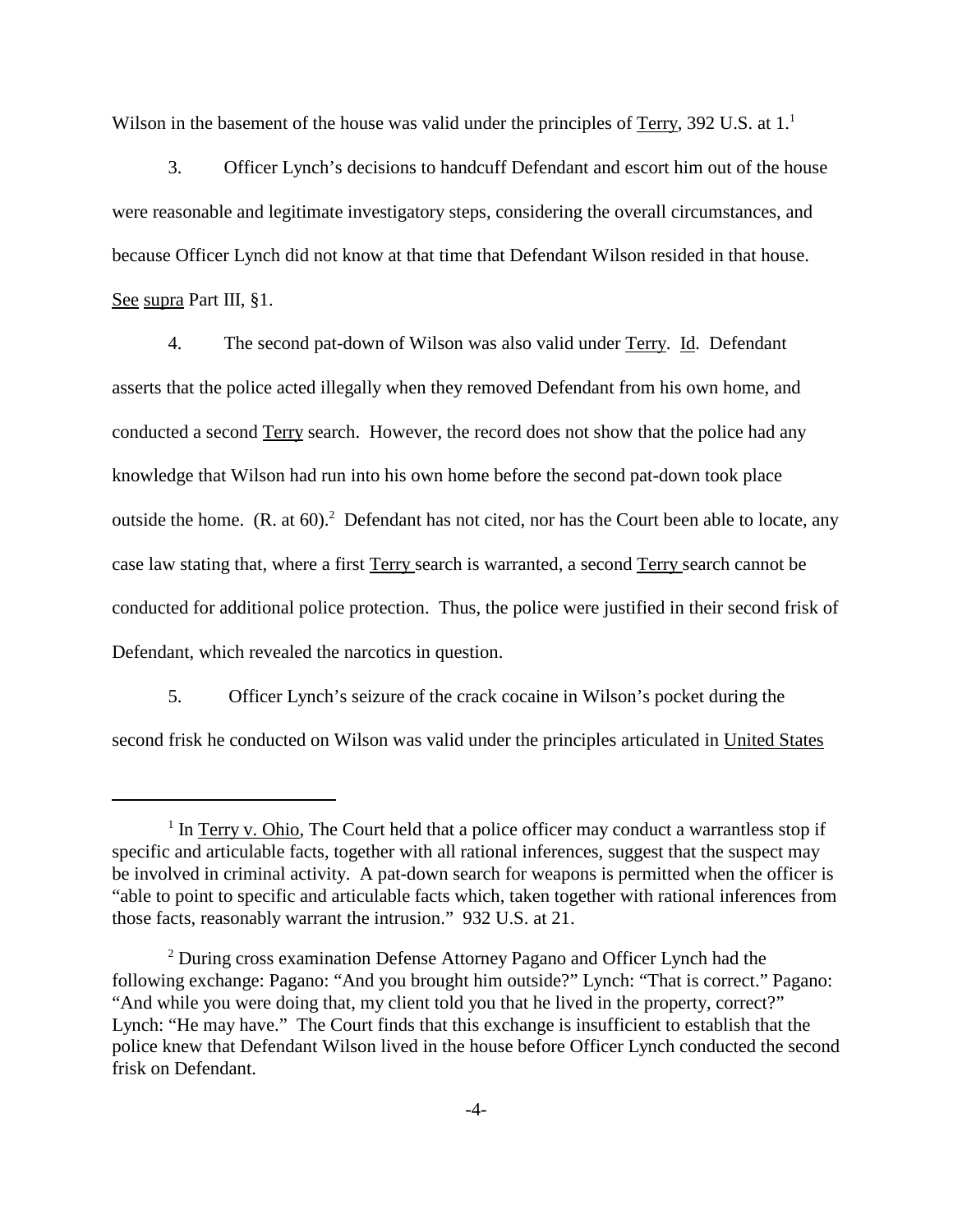v. Yamba, \_\_F.3d.\_\_ (3d Cir. 2007), 2007 WL 3054387. In Yamba, the Third Circuit affirmed the denial of a suppression motion attacking a search of the defendant where the police officer testified that he discovered that the defendant was in possession of illegal narcotics during a patdown. The officer felt an object that he concluded was consistent with illegal drugs and removed that object, which was revealed to be a bag of marijuana. The Court held that the proper question to ask when analyzing a police search is not the immediacy and certainty with which the officer knows an object to be contraband or the amount of manipulation required to acquire that knowledge, but rather what the officer believes the object is by the time he has determined that the object is not a weapon.  $\underline{Id}$  at 7.

In the instant case, when Officer Lynch ran his hands over Defendant's cloths, frisking him a second time for weapons, he felt a substance in Defendant's left front pocket that he believed was a rock of crack cocaine. When he removed the substance, he found his suspicion had been correct. Defendant has presented no credible evidence that Officer Lynch's search went beyond the bounds of what the Third Circuit allowed in Yamba, and therefore this Court finds the police action to be lawful.

6. The Court finds that the issue of whether the officers had adequate justification to remove Defendant to the Germantown Cricket Club is moot because the drugs in question were found before the move took place. If the second frisk of Defendant had occurred at Germantown Cricket Club, Defendant might have a better argument that he had been illegally detained and searched. However, the Court need only consider those factors which occurred prior to the second frisk of Defendant. By the time Defendant was moved to the Club, the police had already found drugs on his person and were, therefore, well within their authority to arrest and/or move

-5-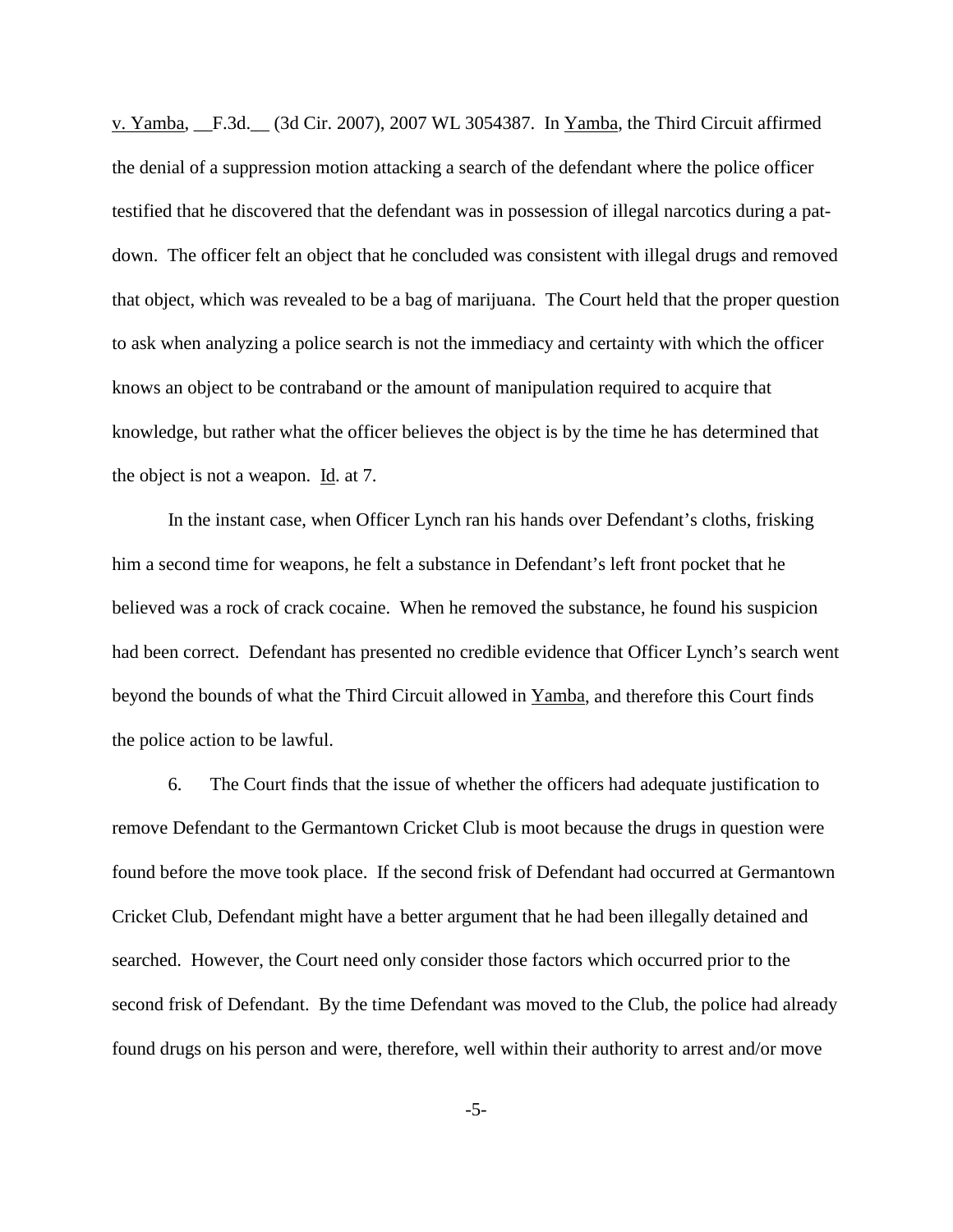him from the scene of the incident.

# **IV. Conclusion**

For the foregoing reasons, Defendant's Motion to suppress the 5.87 grams of crack

cocaine is denied. An appropriate order will follow.